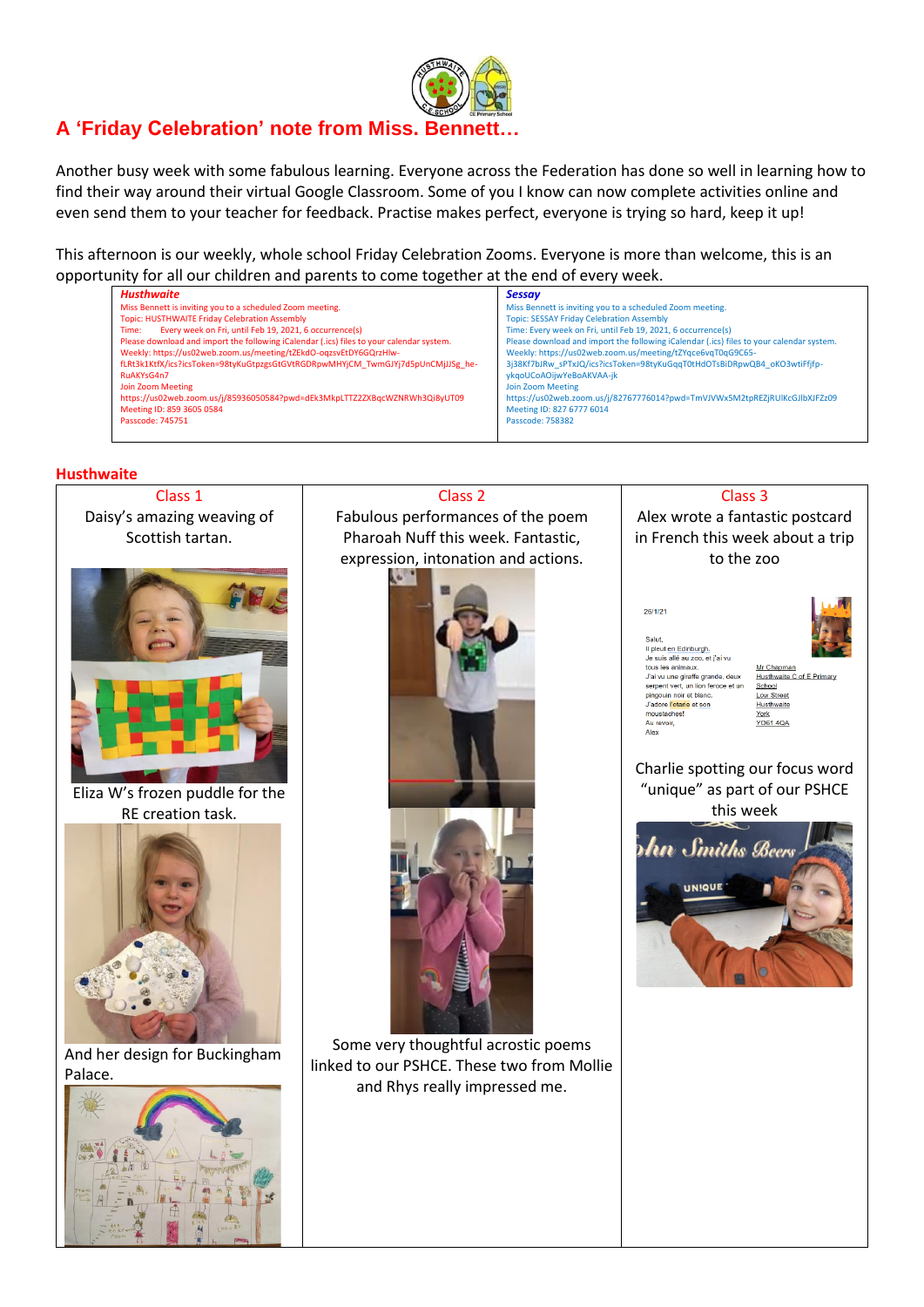

# *Class 1, Mrs Jackson.*

**Eliza W** for her creativity this week. In topic, RE and English, Eliza has produced some wonderful creative work. **Daisy** for persevering with her weaving task in topic. Daisy works really hard all the time. Well done!

# *Class 2, Miss Goodchild.*

**Millie** for her magnificent performance of the Pharoah Nuff poem. **Henry** for his engagement at home and at school; his performance of Pharoah Nuff was also spectacular!

## *Class 3, Mr Chapman.*

**Alex** has gone the extra mile in all his tasks this week, showing due diligence and care. **Charlie Hannah** for sending in lots of pictures, contributing to class discussions. He is always the first on and the last off the Google Meets. Keep up the positivity Charlie.

## **Sessay**

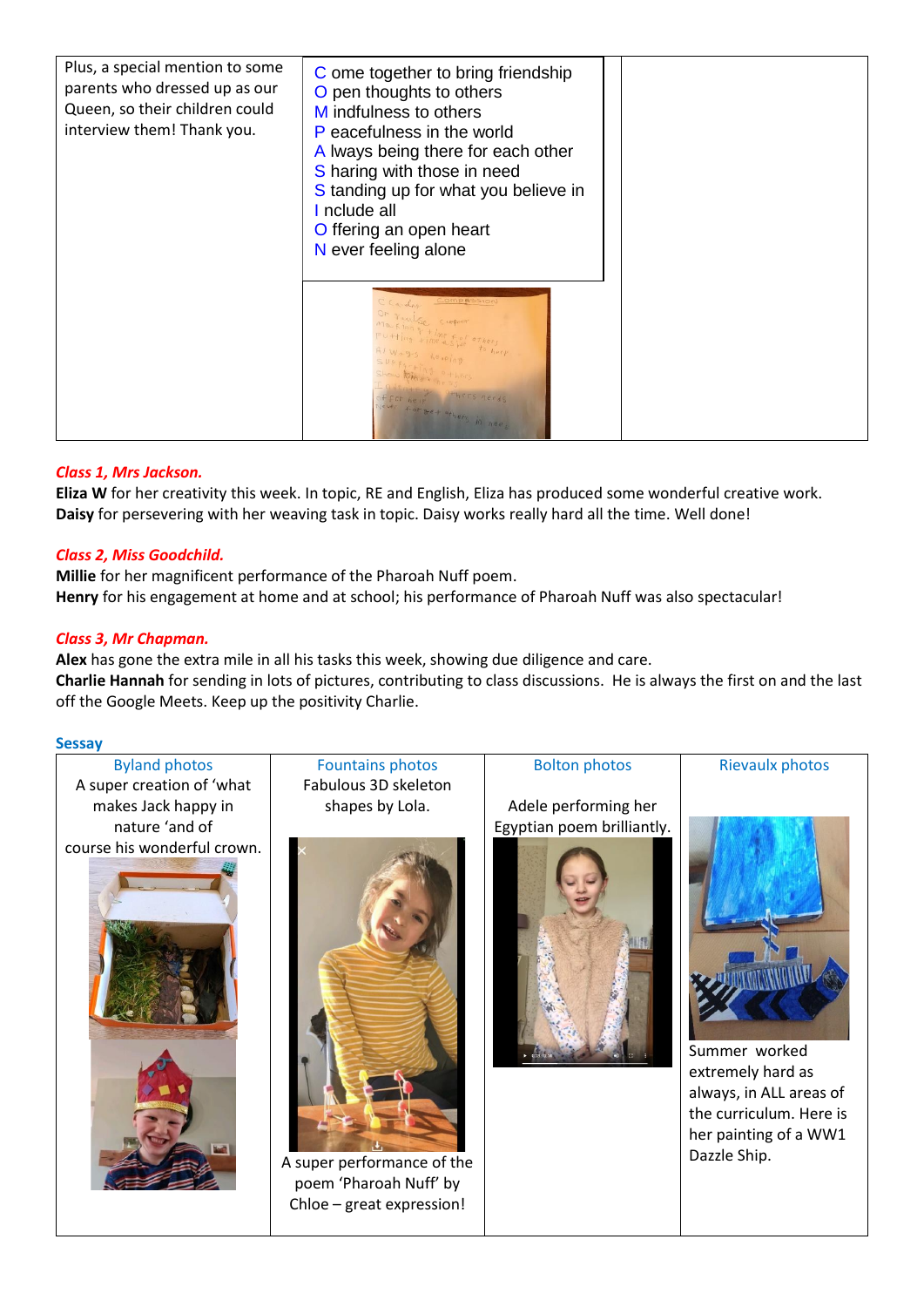

Rosie's super party invitation from the queen. Rosie always works so hard – well done Rosie!







Elsie has written a very detailed newspaper article based on an event in our class text-Private Peaceful.



# **Byland, Mrs Tyrka and Mrs Bennison.**

**Jack Midgley** for trying so hard this week with your creations in both RE and your English work. Well done! **Rosie** for working so hard in all areas of the curriculum. This is her party invitation from the Queen!

#### **Fountains, Mrs Sowray.**

**Chloe** for her super performance of 'Pharoah Nuff' from home this week. **Lola** for her fabulous 3D shape work using sweets and cocktail sticks.

#### **Bolton, Miss Southward.**

**Adele** for having the courage to read her poem aloud and share with the whole class! **Asta** for her optimism and perseverance in all learning this week. Well done.

## **Rievaulx, Mrs Watson and Ms Gauder.**

**Summer** for her excellent art work based on the Dazzle ships of WW1. **Elsie** for approaching ALL aspects of her learning so enthusiastically and independently.

A huge well done to all of you and remember to take a minute to think about everything you have done this week at home or in school and decide what your biggest achievement has been. Remember to write or draw it at the end of your diary entry/ work in home learning book for this week.

Have a lovely weekend  $\circled{e}$ 

## **NOTICES:**

- Next week's remote Learning will all be set on your child's Google Classroom. The overview will be visible from 4pm today and then work will be put on daily by 8pm the night before.
- We have added to our Remote Learning page on our website. There are now helpful hints for parents with reading (KS1 and KS2) and there is also a supporting home learning routines timetable should you wish to use it.
- Please can we remind parents do email or message your child's class teacher on DoJo or the class email if you have any questions or need any further support.
- For your information the Government has cancelled all statutory KS1 and KS2 tests this academic year. Obviously we continue to use formal and informal assessment to inform our teaching, ensuring all individual needs are met.